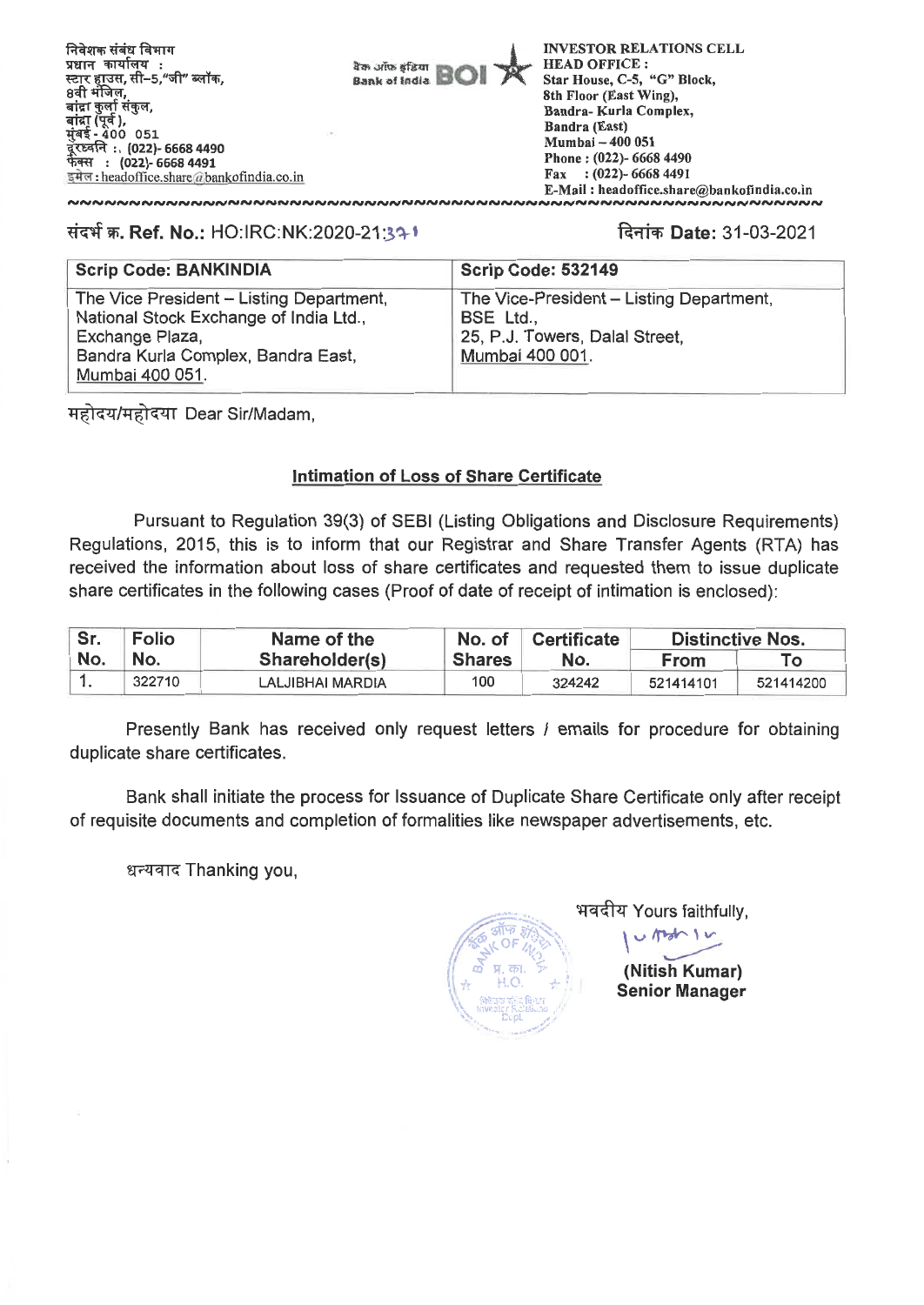## **Investor Relations Department**

| From:<br>Sent:<br>To:<br>Cc: | bssduplicate@bigshareonline.com<br>Tuesday, March 30, 2021 2:56 PM<br>Rajesh Venkataraj Upadhya; Investor Relations Department<br>ganesh@bigshareonline.com; jibu@bigshareonline.com;<br>bhagwan@bigshareonline.com; Bssduplicate@Bigshareonline.Com;<br>Bssduplicate@Bigshareonline.Com |
|------------------------------|------------------------------------------------------------------------------------------------------------------------------------------------------------------------------------------------------------------------------------------------------------------------------------------|
| Subject:                     | Duplicate Share Intimations Received On: 20210330                                                                                                                                                                                                                                        |
| <b>Attachments:</b>          | 531411.pdf                                                                                                                                                                                                                                                                               |

CAUTION: This email originated from a source outside Bank of India. Do not click on links or open attachments unless you recognize the sender and you know the content is safe.

Dear Sir/Ma'am,

Please be informed that in terms of the provisions of the SEBI (LODR) Regulations, 2015, the Company is required to submit information regarding loss of share certificates and issue of duplicate certificates, to the stock exchange within two days of its getting information. Further, the said intimation has to be filed only through the mode of NEAPS filing for NSE and on listing.bseindia.com for BSE and not via hard copy submission.

Accordingly, we are sharing herewith the receipt of the following request for loss of share certificate of the Company by shareholders, to enable you to comply with the said regulatory requirement within the timelines prescribed.

| <b>Client Name</b>              | Cert. No   Dist. No From   Dist. NO. To   Folio No.   Quantity |           |        |     | Name             |
|---------------------------------|----------------------------------------------------------------|-----------|--------|-----|------------------|
| BANK OF INDIA - EQUITY   324242 | 521414101                                                      | 521414200 | 322710 | 100 | LALJIBHAI MARDIA |

Should you have any queries in respect of the aforesaid instruction kindly revert back.

Regards,

Bigshare Services Pvt. Ltd.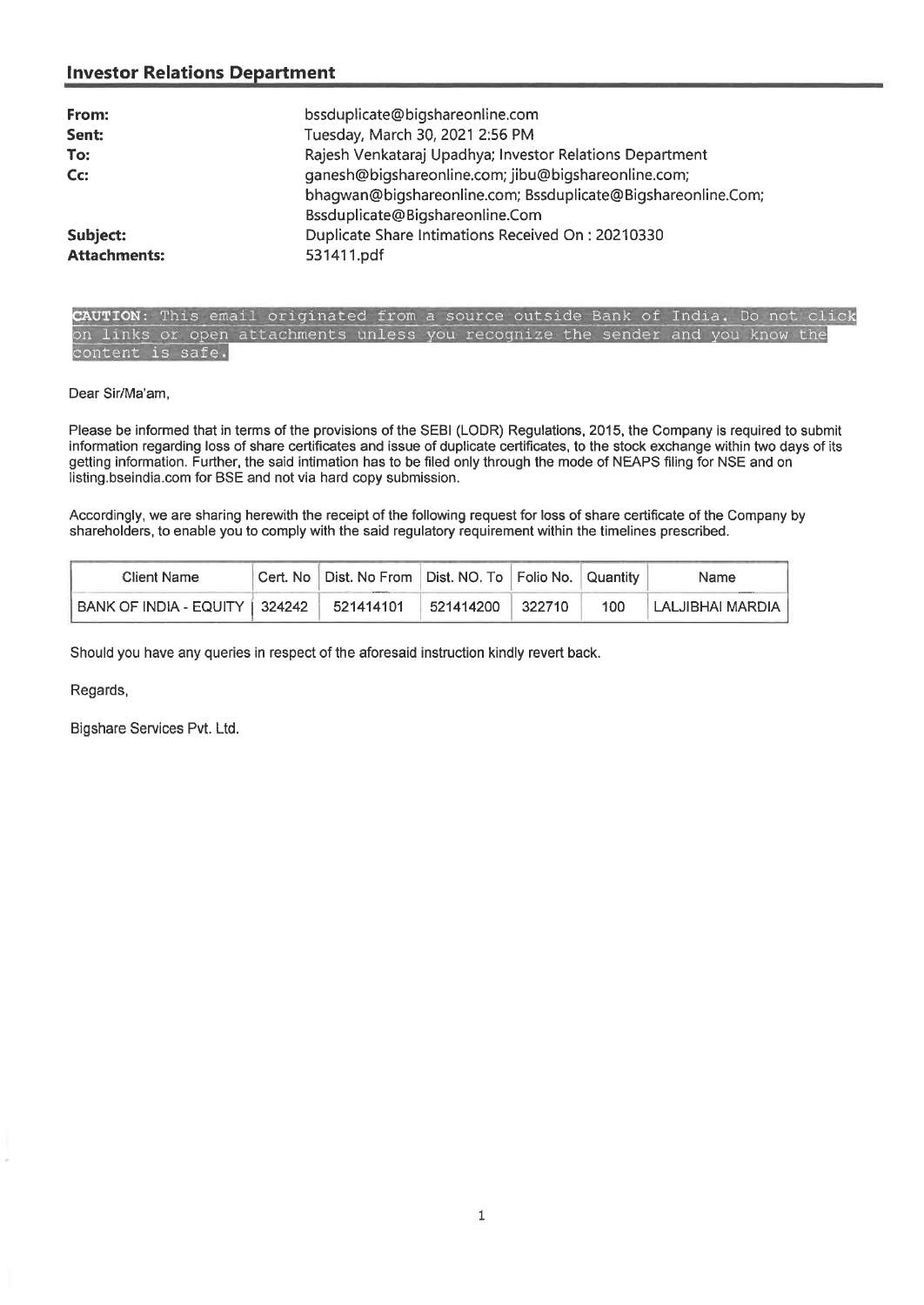# **Issue of duplicate shares BANK OF INDIA**

Folio No. : 322710

1 Duptrate

Please find herewith the following documents for issuing duplicate share certificate(s).

| Sr.             | <b>List of documents</b>                                                                                                                                                                           | Attached/NA |
|-----------------|----------------------------------------------------------------------------------------------------------------------------------------------------------------------------------------------------|-------------|
| 1               | Questionnaire form duly notarised "Q" *                                                                                                                                                            |             |
| $\overline{2}$  | Affidavit on Rs.100/- "A" (duly notarised) *                                                                                                                                                       |             |
| 3               | Indemnity agreement on Rs.500/- "I" (duly notarised) *                                                                                                                                             |             |
| $\chi$          | Surety form with copy Form 16 or income Tax Return of the latest financial<br>year, if more than 200 shares "S" (duly notarised) *                                                                 |             |
| ravalpher       | Originally signed stamped / Notarised FIR/complaint lodged with local police<br>with local politicity of the lost/stolen/theft mentioning folio, certificate and distinctive number of the shares. |             |
| $\frac{1}{2}$   | DD in favour of Bank of India payable at Mumbai for Rs. 1225/- towards<br>advertisement in news paper, if 400 & above shares.                                                                      |             |
| 7               | Self- attested copy of PAN card of all shareholders, witnesses & surity.                                                                                                                           |             |
| 8               | Self- attested copy of Telephone/Electricity bill (not older than 3 months)/ Voter<br>Id of all holders, witnesses & surity.                                                                       |             |
| 9               | Signature attested by bank manager under his / her official stamp & seal with<br>name, employee code & phone number of bank. *                                                                     |             |
| 10              | Cancelled cheque having pre-printed name of all holders                                                                                                                                            |             |
| 11              | Affidavit for change of signature. (if change/difference in signature) *                                                                                                                           |             |
| 12 <sub>2</sub> | True certificated copy of death certificate (if name deletion).                                                                                                                                    |             |
| 75,             | In case of Company, Banks & Fls, True certified copy of Memorandum of<br>Association, Board Resolution and list of authorized signatories with their<br>specimen signature.                        |             |
| $\cancel{14}$   | In case of foreign shareholder, copy(s) of Passport attested by Consular /<br><b>Embassy/ Competent Authority &amp; RBI permission</b>                                                             |             |

\* Format attached agedle noti I/We have checked and insured that the documents are complete as per the procedure /instruction sheet provided by you. *ts&---*)*de*  filled are proper

| Name & signature of shareholder(s) | neveul'y y |
|------------------------------------|------------|
| Jayabahey calibhai                 |            |
|                                    |            |

Note

╱

- 1. Please submit the documents in above order in single set.
- 2. Before submitting, please insure that the documents are complete as per the procedure & details filled are proper.
- 3. Procedure for obtaining duplicate share certificate(s) is rather costly and time consuming. We would therefore request you, in your own interest, to make a thorough and<br>careful search for the missing share certificate(s placed before the Board of Directors of the Bunk for its approval, provided no claim has been received against the said shares/debentures/bonds. Normally the time taken<br>for issue of duplicate certificates is 45 days from t
- 4. Complete details of shares lost i.e. Name of all the registered holders, Folio number, Certificate numbers, Distinctive numbers and number of Shares must be mentioned in Indemnity, Affidavit, Police complaint & Advertisement. In case you do not have the details, kindly write to us in this regards,

5. Name and registered office address of Company must be present at relevant places.

6. Before proceeding further with the compliance of formalities for issue or thiptleote Share certilicates,you may please be sure that the said shares have not been sold is) you in the past. It may happen that the Share Certificates standing in your name have been sold in the past but not lodged for registration of transfer by the respective<br>buyer and the shares are still standing in your name